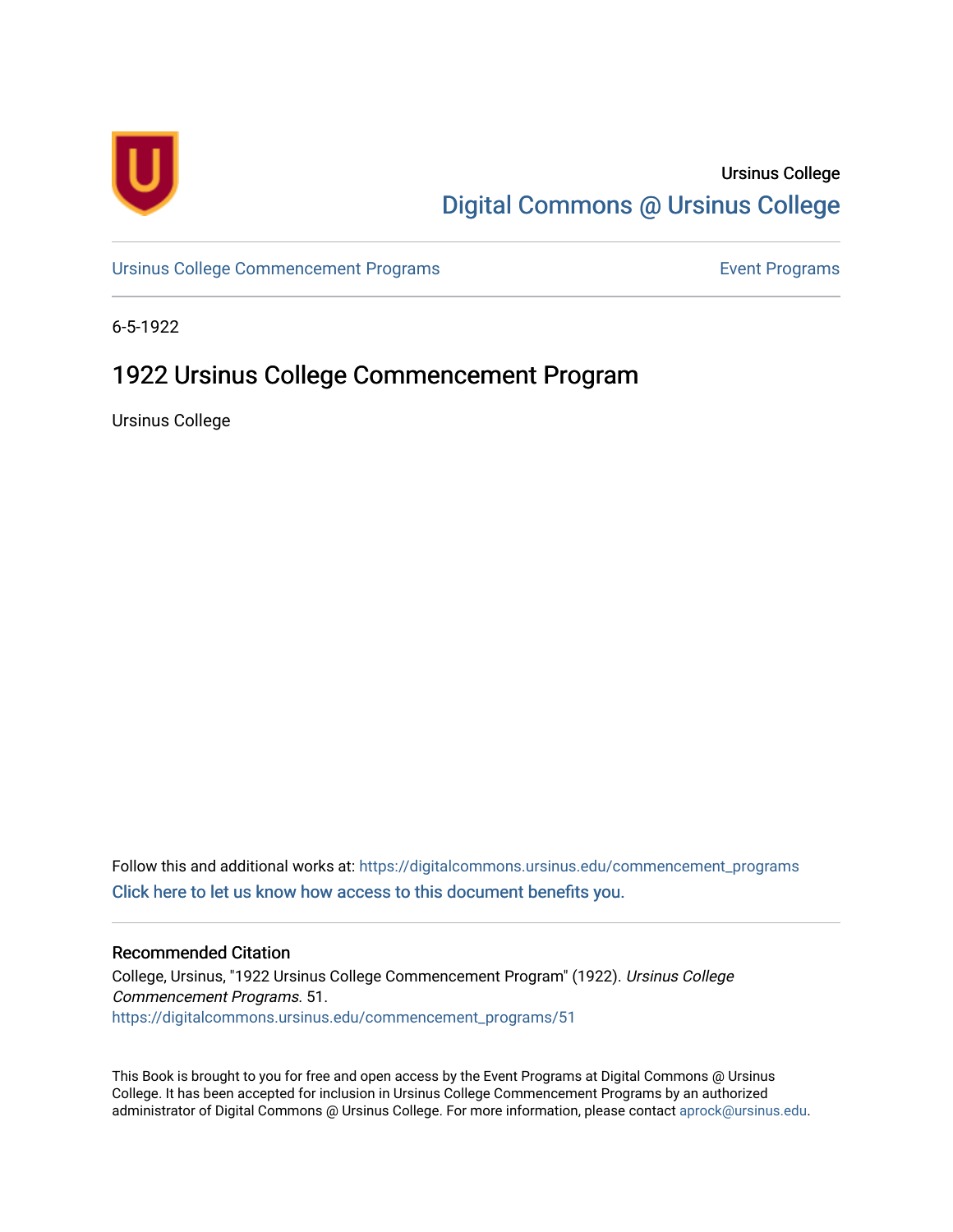

# Ursinus College

**Founded 1869** 

# Commencement Day

**JUNE** 5, 1922

**Collegeville, Pennsylvania** 

 $\frac{2}{\sqrt{2}}$   $\frac{1}{\sqrt{2}}$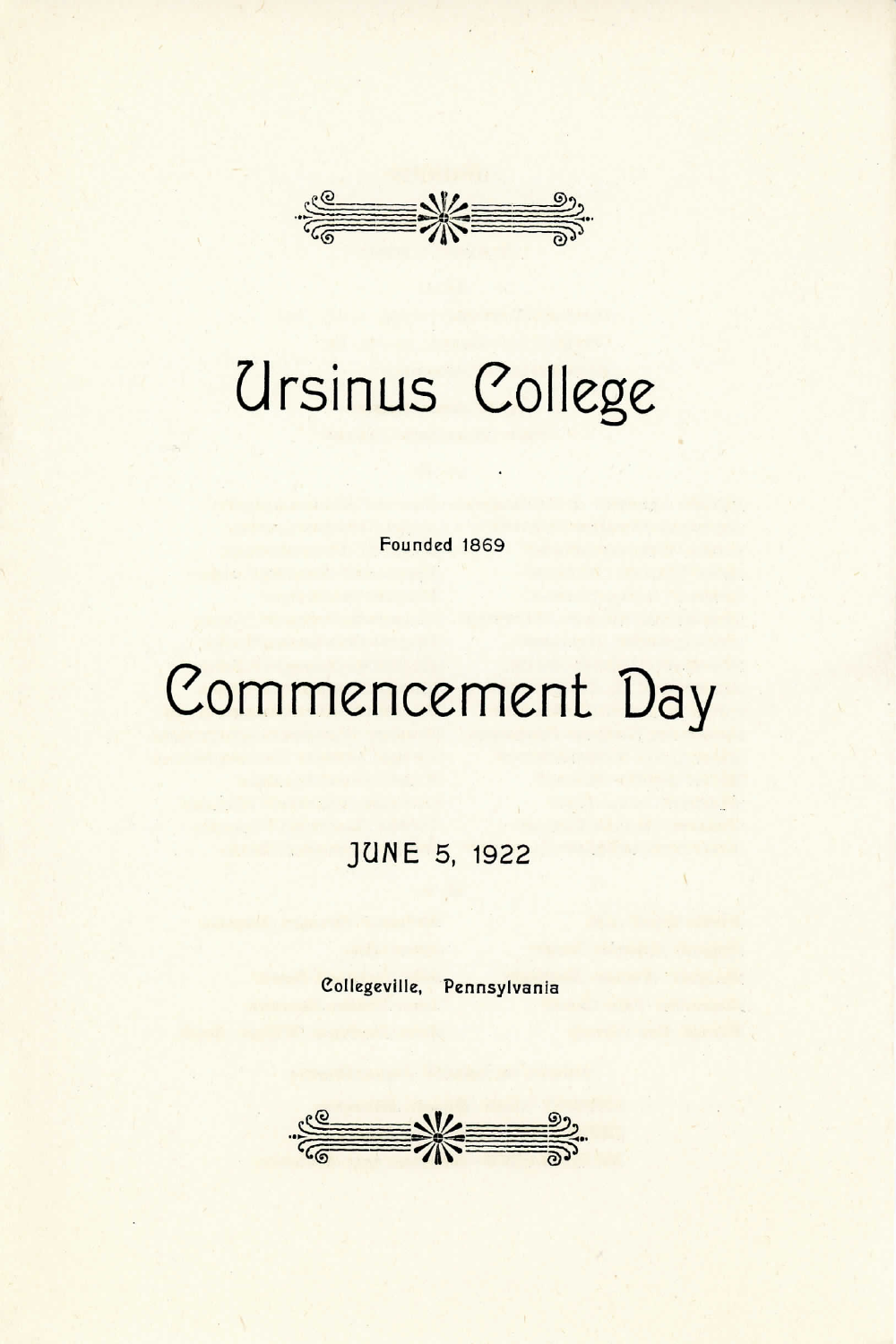#### **DEGREES**

**L L . D.** 

ELWOOD E. RICE

#### **D. D.**

HOWARD HERBERT LONG, A. B., '94 OSWIL H. E. RAUCH, A. B., '89 **FREDERICK W. NORWOOD** 

#### A. B. Cum Laude

**DORIS ELIZABETH ALLEN** 

#### **A . B .**

**HARR Y ALBER T ALTENDERPE R CORDELIA BROMER BECHTEL JAMES WILLIAM BRIGHT EVAN LELAND DEIBLER ROBERT LYMAN FARLEY FREDERICK PAXSON FRUTCHEY** LOV CLINTON GOBRECHT **NORMAN S. GREENAWALT ELEANOR A. G. GREENOVER RUTH MILDRED HEBSACKER ANGELINE YERGER HENRICKS MAR Y JAN E HERSHBERGE R MAR Y LOUIS E HINKL E MYRTH E VIOL A KEI M SUSANNE HOLLIS KELLEY BEATRICE ANGELINE LATSHAW** 

GLADYS BARBARA LIGHT **LLOYD GILBERT LITTLE MILDRED HESS MITMAN MARGARET ANN MCCAVERY MAE SMITH MOYER CLARENC E ANDRE W PAIN E MELVI N TRUMBOR E RAH N HELEN MARGARET REIMER CARROLL LENNOX RUTTER** FRANKLIN IRVIN SHEEDER, JR. **MARIAN ELIZABETH SLOTTERER EDWIN THOMAS UNDERCUFFLER ELLEN HART WALKER CHARLE S HERBER T WELLE R HARRY CLAYTON WILDASIN ABRAM RANDALL ZENDT** 

#### **B . S .**

**Frieda Scholl Ash Eugenia Amanda Berger Margaret Frances Bookman Alexander Gwin Canan Elwood Carr Cornog** 

**Nathaniel Simmers Detwiler Allen Glass John Garwood Newitt Leon Charles Saunders John Frederick William Stock** 

#### **Honors in Special Departments**

**BIOLOGY—Ruth Mildred Hebsacker CHEMISTRY—Ellen Hart Walker MATHEMATICS—Margaret Ann McCavery**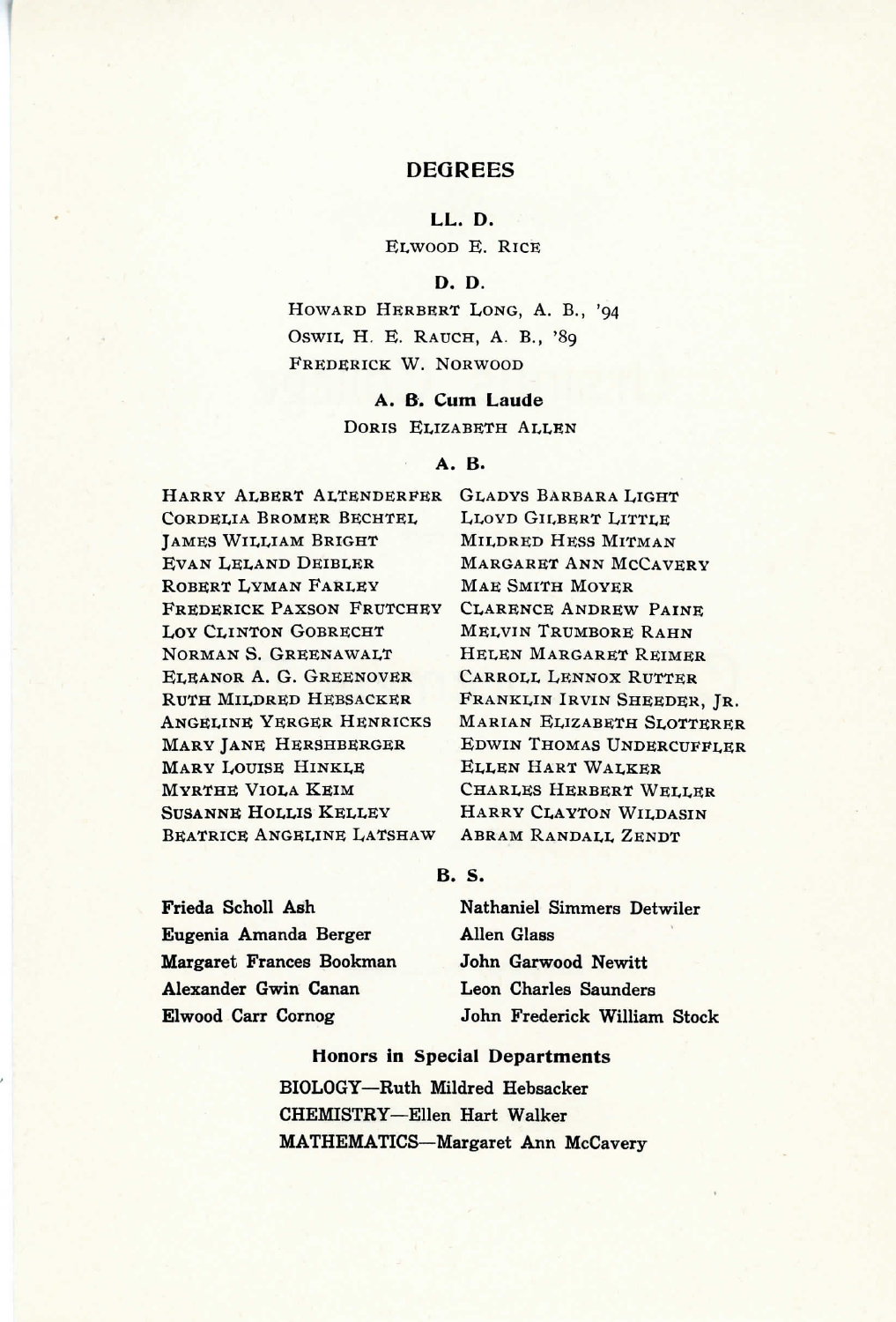# Program of Exercises

#### **MUSIC**

| Suite Gothique - | and the state of the state of               | <b>Contract Contract Street</b> | $\sim 10^{11}$ | $\sim$                   | Boellman |
|------------------|---------------------------------------------|---------------------------------|----------------|--------------------------|----------|
|                  | Chorale-Minuet-Prayer to the Virgin-Toccata |                                 |                |                          |          |
|                  | Bells of St. Anne du Beaupre -              | $\overline{\phantom{a}}$        | $\rightarrow$  |                          | Russell  |
|                  | Overture to "William Tell"                  |                                 | $-$            | $\overline{\phantom{a}}$ | Rossini  |
|                  | Procession : Marche Pittoresque             | $\blacksquare$                  | $\overline{a}$ | $\sim$                   | Kroeger  |

#### **PRAYER**

SALUTATORY ORATION : The Hermit Nation of the Occident **FRANKLIN IRVIN SHEEDER, JR.** 

VALEDICTORY ORATION : The Romance of Chemistry **DORIS ELIZABETH ALLEN** 

COMMENCEMENT ORATION :

**FREDERICK W. NORWOOD** 

Pastor City Temple, London, England

CONFERRING OF DEGREES

ADDRESS TO THE GRADUATING CLASS

**GEORG E L . OMWAKE , PD . D .** 

President of the College

**BENEDICTION**